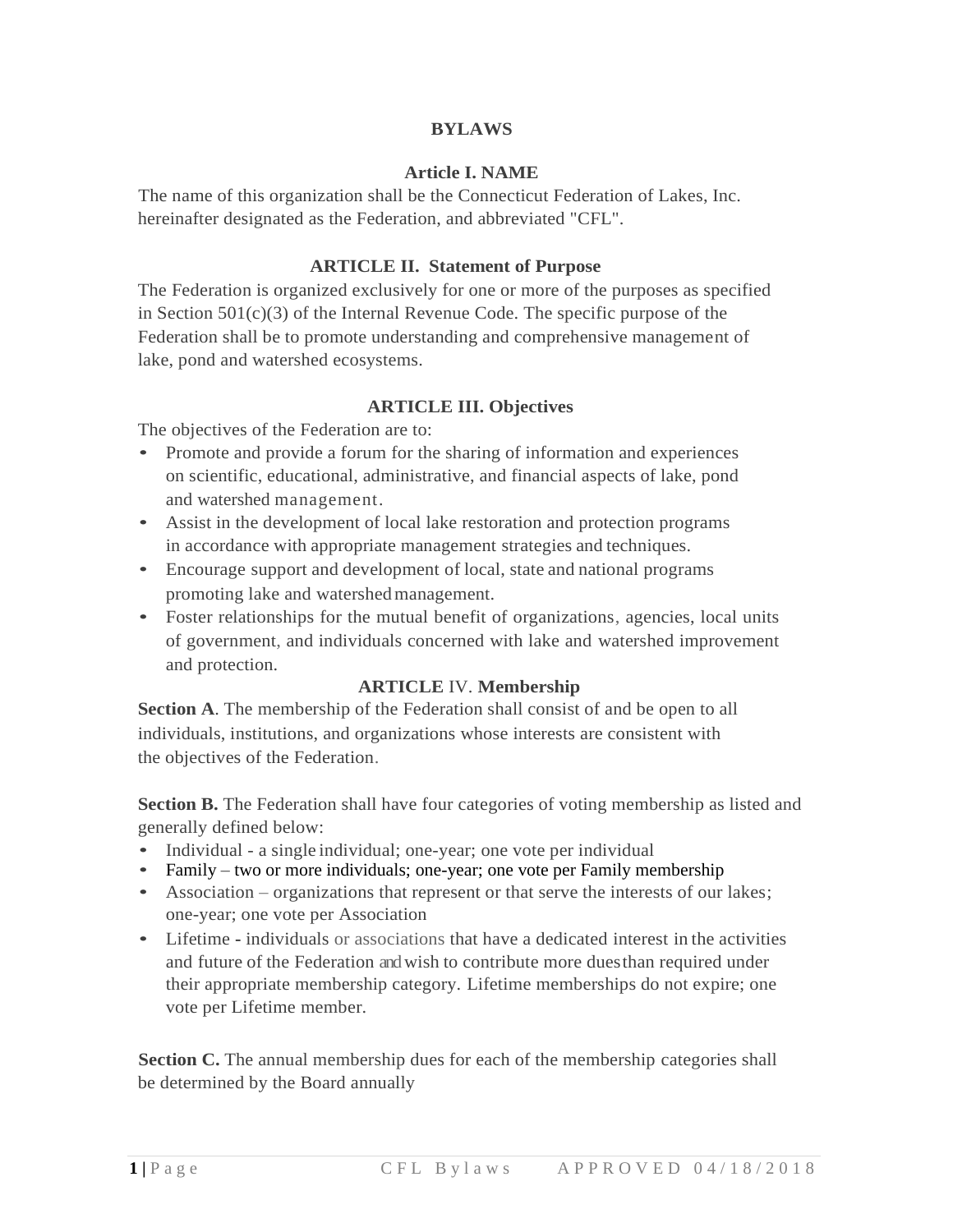**Section D.** The membership year of the Federation shall end on December 31 each year. Annual membership dues are not proratable. Dues are payable on or before January 31 of each year. Members who have paid membership dues for the current year will be considered in "Good Standing".

# **ARTICLE V: Board ofDirectors**

**Section A**. The affairs of the Federation shall be managed by a Board of Directors, hereinafter designated as the Board, under such rules as the Board may determine, subject to the specific conditions of these Bylaws.

**Section B.** The Board shall consist of no fewer than seven (7) and not more than fifteen (l 5) Directors. The Board members shall elect, immediately following the adjournment of the Annual meeting from amongst themselves a President, Vice President, Secretary, and Treasurer, and together with the Immediate Past President they shall comprise the Executive Committee. All Board members shall be elected from the membership of the Federation. All Federation members in good standing are eligible.

**Section C**. Until the first Annual Meeting of the Federation, the Board of Directors shall be those individuals designated by the incorporators.

**Section D.** The Board shall conduct Board meetings at least quarterly and shall also meet at the call of the President. At meetings of the Board which have been properly noticed in advance, a quorum shall consist of those Board members present.

**Section E**. The terms of all Board members shall be for two (2) years, beginning at the adjournment of the Annual Meeting of the Federation and continuing until the adjournment of the Annual Meeting two years hence, or until their successors are duly elected and qualified. There will be no term limits.

**Section F.** Between meetings of the Board, the affairs of the Federation shall be conducted by the Executive Committee.

# **ARTICLE VI. Duties of Officers and Directors**

**Section** A. The PRESIDENT shall have general supervision of the affairs of the Federation. He/she shall preside at all meetings of the Federation and the Board. He/she shall appoint the Chairs and members of all Committees and may serve as ex officio member of any and all Committees. He/she shall see that all Bylaws and any rules and regulations as may be adopted by the Federation and the Board are enforced. He/she shall execute all contracts and other instruments that shall have been first approved by the Board. He/she shall be bonded as required by the Board.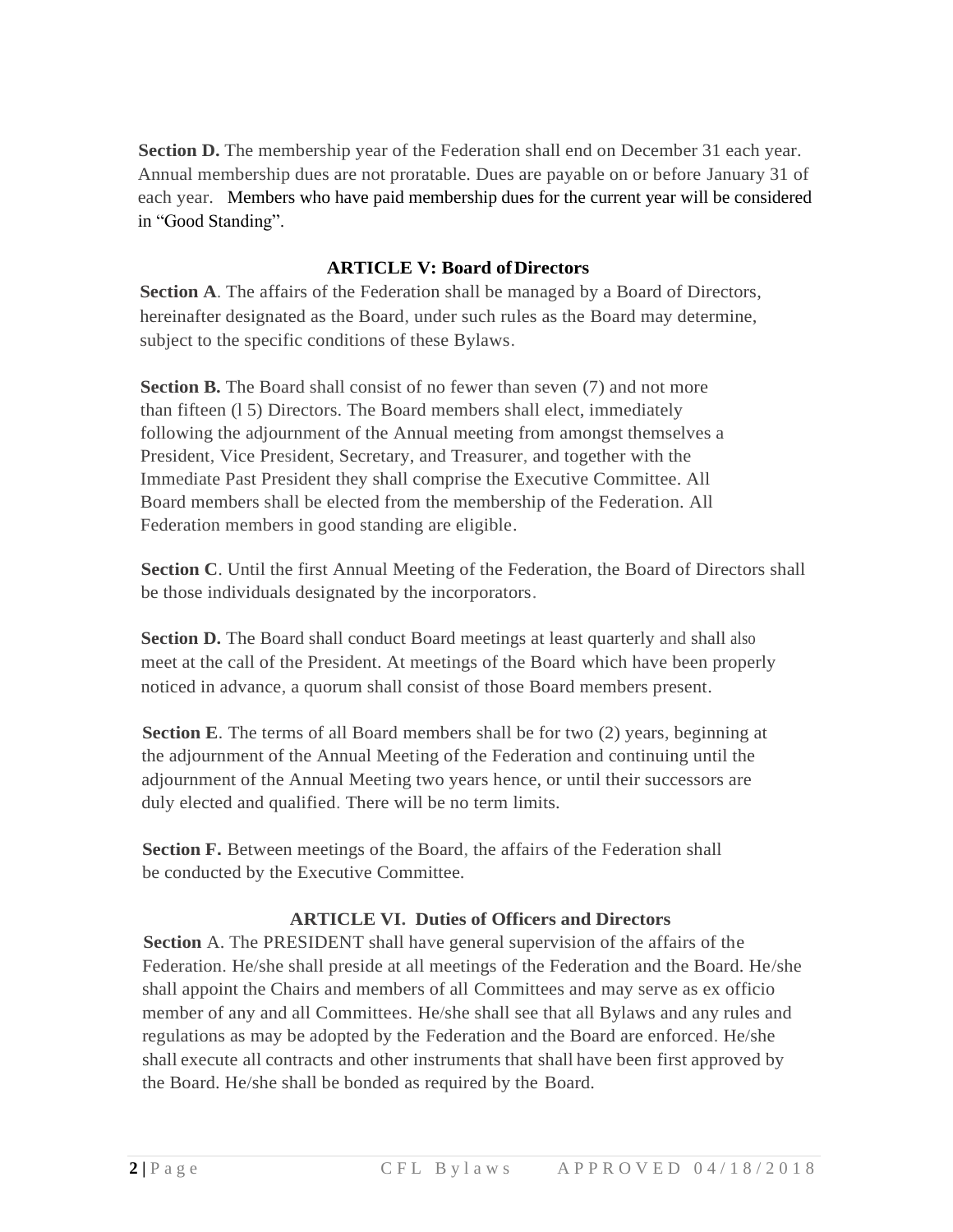**Section B.** The VICE PRESIDENT shall assist the President and shall preside at meetings of the Federation and the Board in the absence or vacancy of the President. He/ she shall be responsible for coordinating the activities of all Federation Committees and may serve as ex officio member of any and all Committees. He/she shall perform such other duties as may be assigned by the Board.

**Section C.** The TREASURER shall be responsible for the financial affairs of the Federation. He/she shall receive all funds paid to the Federation and shall pay all bills incurred by the Federation, as authorized by the Board. He/she shall make a report at the Annual Meeting of the Federation. He/she shall be bonded as required by the Board and shall perform such of the duties as may be assigned by the Board. The Treasurer's signature shall be required on all checks payable to the Federation. All checks issued by the Federation shall be signed by the Treasurer. All Federation checks payable to the Treasurer must be co-signed by the President. All Federation funds shall be deposited to the credit of the Federation in a financial institution approved by the Board.

**Section D.** The SECRETARY shall prepare minutes of all meetings of the Federation and Board of Directors. He/she shall maintain all permanent records of the Federation, including the minutes of Committee meetings. He/she shall maintain an accurate list of the members of the Federation, prepare the membership directory, communicate with and mail information to the general membership, and perform other secretarial duties as directed by the Board.

**Section E.** The DIRECTORS, generally, shall strive to achieve the objectives of the Federation. Each Director shall be responsible for preparation and presentation of pertinent lake and watershed management topics for Board consideration and shall act upon the business of the Board in a thoughtful and conscientious manner. Directors are expected to take an active role in the promotion and development of the Federation.

**Section F.** Regular attendance at Board and Federation meetings by all Officers and Directors is expected. In the event of a Board member's absence at three or more consecutive Board meetings, or upon the Board member' s resignation, the Board, at its discretion, may act immediately to declare the absentee Board member' s position as vacant. The vacancy may remain intact for the remainder of the absentee Board member's term, or the board, at its discretion, may act to fill the vacancy with a Federation member in Good Standing receiving approval from a majority of the Board's members. The term for this newly-filled Board position shall expire at the same time as the replaced Board member 's term.

### **VII. Committees**

**Section A.** Standing Committees of the Federation shall be a Nominating Committee, a Publications Committee, a Bylaws Committee, aMembership Committee, and such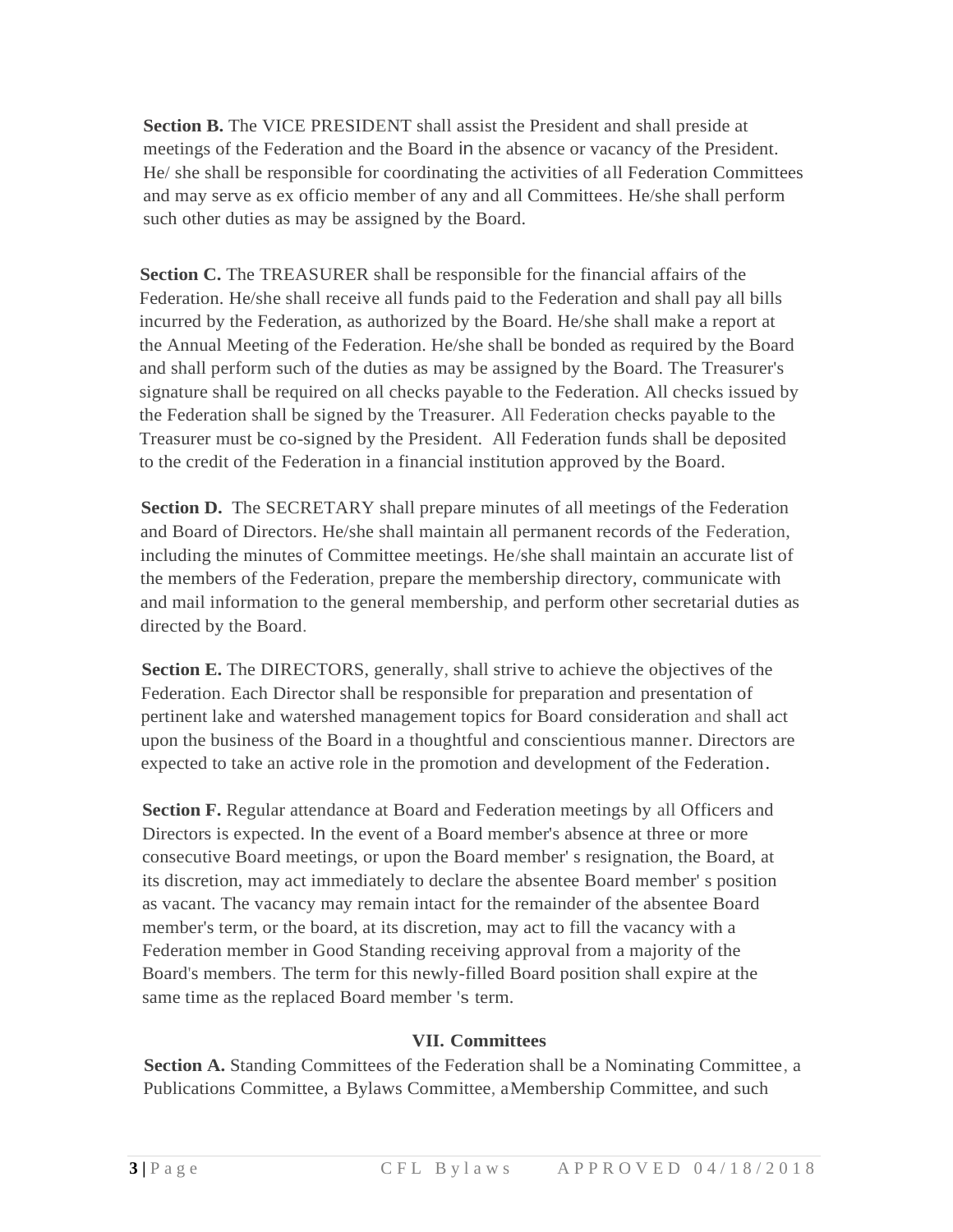other Committees as the Board may see fit to establish. The Committee Chairs and members shall be appointed by the President in consultation with the Board of Directors, and they shall endeavor to secure a representative cross section of the Federation membership on the Committees. Members of Standing committees and other established committees shall serve until the end of the President's term and shall be eligible for reappointment.

**Section B.** The President may establish and appoint a special advisory committee having regard only to its competence on the special subject and without regard to membership in the Federation.

**Section C.** No committee may expend Federation funds without authorization by the Board.

## **VIII. Nominations andElections**

**Section A**. Nominations for Directors for the following year shall be received by the Nominating Committee at least forty-five (45) days before the Annual Meeting of the Federation. The Committee shall submit a ballot including its nominations to the membership of the Federation. All candidates must be an individual member or the officially designated representative of a group or organization member of the Federation.

**Section B.** Members may nominate only members of the Federation in Good Standing.

**Section C**. The Directors shall be elected from those candidates receiving the most votes from among the candidates.

**Section D.** Each Federation member shall be considered as only one(1) voting membership, regardless of how many individuals or groups a member may represent. It is incumbent upon each group and organization that is a member of the Federation to determine on its own how to exercise its single voting privilege, and to notify in writing to the Secretary of the Federation, the identity of the individual.

**Section E.** Proposed ballots shall be mailed to all members at least (30) days before the Annual Meeting of the Federation. Ballots will be cast at the annual meeting by the members present.

**Section F.** Federation members may cast one (1) vote for each vacancy on the Board. Ballots will provide space for write-in candidates for each Board vacancy. Write-in candidates must be certified by the Secretary to meet all qualifications or they will be disqualified.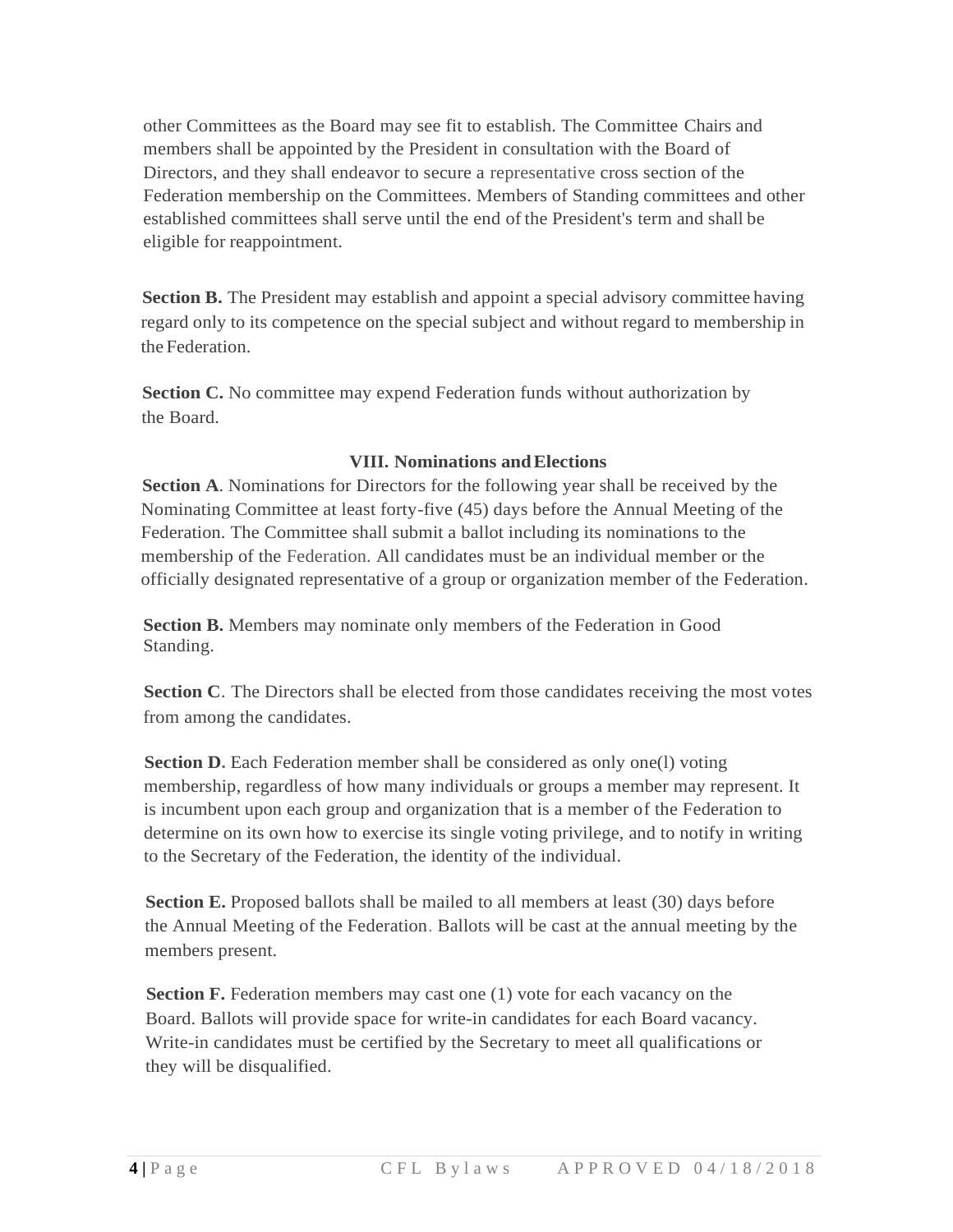# **IX. Compensation**

The Board shall serve without pay, but may be reimbursed actual expenses while conducting Federation business, providing that these expenses receive authorization from the Board. Required expenditures for bonding of the President and the Treasurer shall be paid by the Federation.

## **X. Meetings of theFederation**

**Section A.** An Annual Meeting of the Federation shall be held at a time and place approved by the Board. The Secretary shall give at least thirty (30) days' notice of the Annual Meeting to the Federation membership.

**Section B.** Special meetings shall be called by the President upon written petition of not less than twenty percent (20%) of the Federation members, or may be called when in the opinion of the President there is business that should be brought before the membership for action prior to the next regular meeting. No business may be transacted at a Special Meeting other than stated in the call. The Secretary shall give members at least Fifteen (15) days' notice of all special meetings.

**Section C.** A quorum at any authorized Federation meeting shall consist of members present, but shall not consist of less than twelve (12) members of the Federation with a simple majority of the Board included in the twelve.

### **XI. Rules of Order**

All Meetings of the Federation and the Board shallbe conducted in accordance with the latest edition of "Robert's Rules of Order", except where such rules conflicts with these Bylaws.

### **XII. Fiscal Year**

The fiscal year of the Federation shall end on December 31st of each year.

### **XIII. Not for Profit Status**

The Federation shall be organized as a not for profit corporation in accordance with the rules and regulations of the State of Connecticut and Section 501(c)(3) of the Internal Revenue Code.

#### **XIV. Dissolution**

The Federation may be dissolved by a two-thirds (2/3) vote of all members in Good Standing voting at a special meeting or polled by the Secretary through mail balloting. If dissolution is favorably acted upon, all assets will be distributed to an organization of the type described in Section  $501(c)(3)$  of the Internal Revenue Code, or corresponding section of any future federal tax code.

### **XVI. Liability**